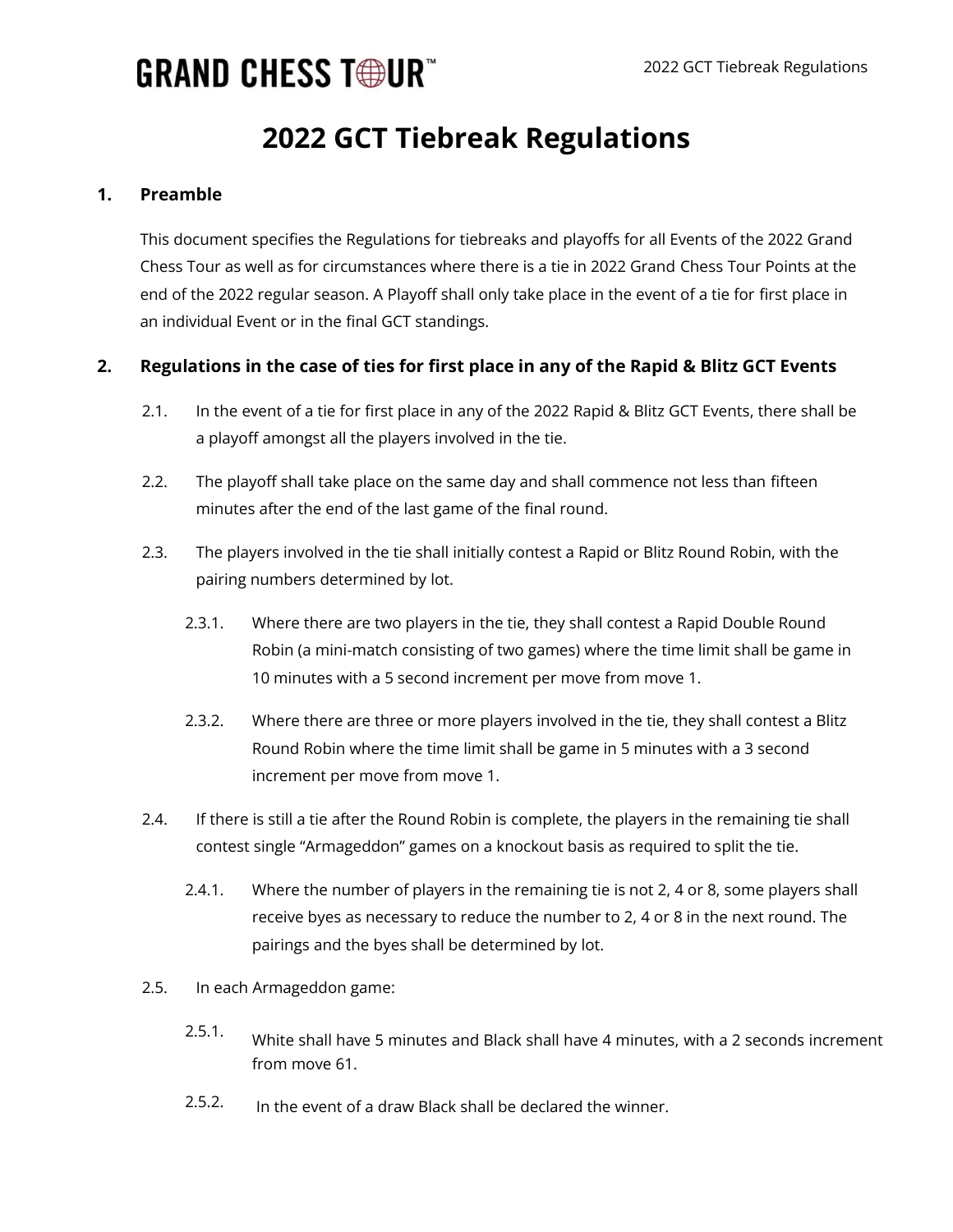# **GRAND CHESS TOUR"**

- 2.5.3. Colors shall be determined by the toss of a coin, conducted by the Event Chief Arbiter. The winner of the toss shall have choice of color.
- 2.6. The playoff shall determine the winner of the Rapid & Blitz Event.

\$5000 of the prize money for first place shall be awarded to the winner. The balance of the prize money for first place as well as the prize money for all the other places of players involved in the original tie shall be shared equally amongst all those players, including the winner.

- 2.7. The playoff shall not affect the distribution of Event GCT Points, which shall be divided evenly amongst all players involved in the tie for first place. No GCT Bonus Points will be assigned if a playoff is required to determine the winner of an Event.
- 2.8. Where there is a tie for any position other than first place in an Event, both the Event prize money and the Event GCT Points shall be divided equally amongst all the tied players.

#### **3. Regulations in the event of a tie in either of the Classical GCT Events**

- 3.1. In the event of a tie for first place in either of the 2022 Classical GCT Events, there shall be a playoff amongst all the players involved in the tie.
- 3.2. The playoff shall take place on the same day and shall commence not less than fifteen minutes after the end of the last game of the final round.
- 3.3. The players in the tie shall initially contest a Rapid Round Robin, with the pairing numbers determined by lot.
	- 3.3.1. Where there are two players in the tie, they shall contest a Double Rapid Round Robin (a mini-match consisting of two games) where the time limit shall be game in 15 minutes with a 10 second increment per move from move 1.
	- 3.3.2. Where there are three or more players in the tie, the time limit for the Rapid Round Robin shall be game in 10 minutes with a 5 second increment per move from move 1.
- 3.4. If there is still a tie after the Round Robin is complete, the players in the remaining tie shall contest single "Armageddon" games on a knockout basis as required to split the tie.
	- 3.4.1. Where the number of players in the remaining tie is not 2, 4 or 8, some players shall receive byes as necessary to reduce the number to 2, 4 or 8 in the next round. The pairings and the byes shall be determined by lot.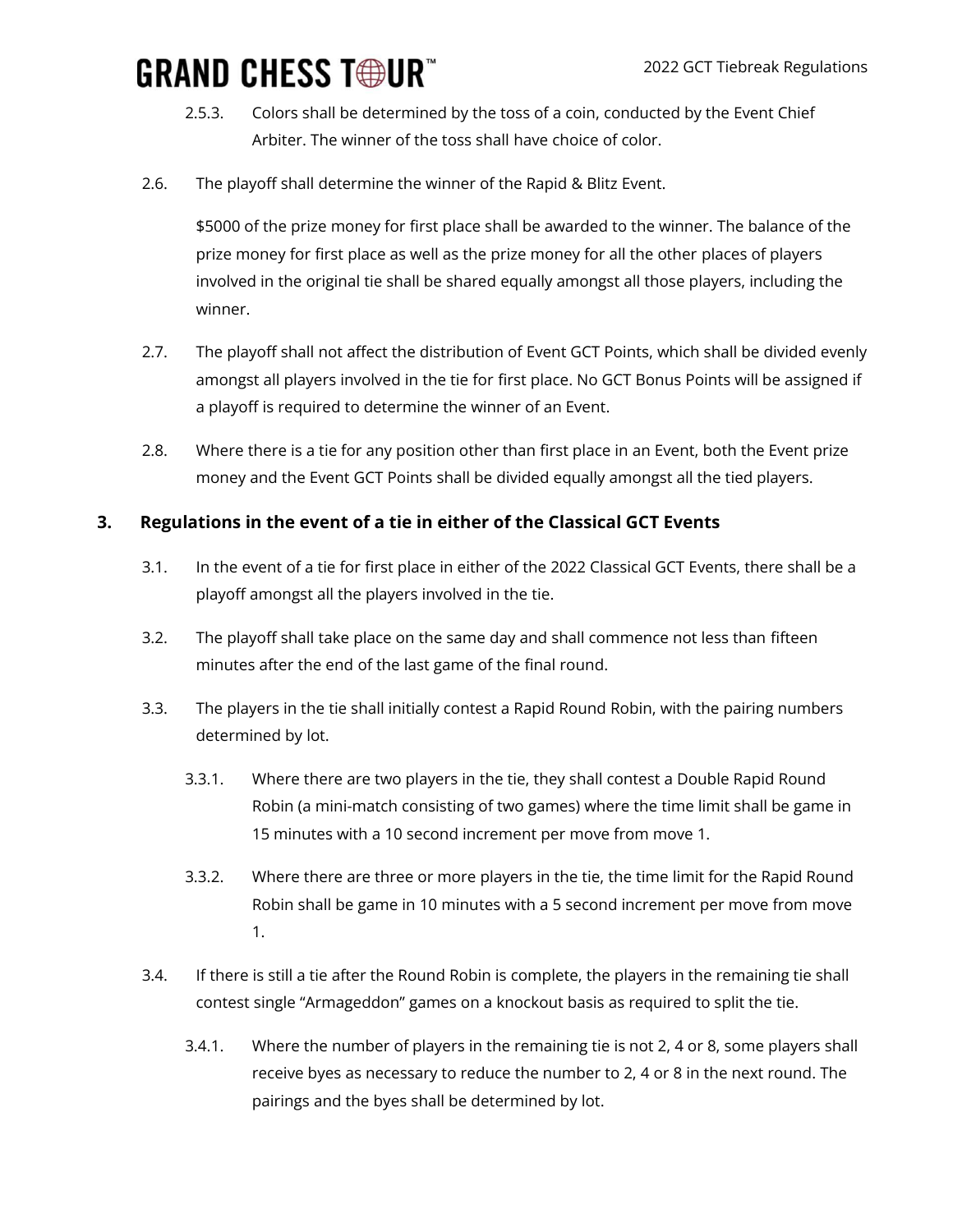### **GRAND CHESS T®UR**

- 3.5. In each Armageddon game:
	- 3.5.1. White shall have 5 minutes and Black shall have 4 minutes, with a 2 seconds increment from move 61.
	- $3.5.2.$ In the event of a draw Black shall be declared the winner.
	- 3.5.3. Colors shall be determined by the toss of a coin, conducted by the Event Chief Arbiter. The winner of the toss shall have choice of color.
- 3.6. The playoff shall determine the winner of the Classical Event.

\$10000 of the prize money for first place shall be awarded to the winner. The balance of the prize money for first place as well as the prize money for all the other places of players involved in the original tie shall be shared equally amongst all those players, including the winner.

- 3.7. The playoff shall not affect the distribution of Event GCT Points, which shall be divided evenly amongst all players involved in the tie for first place. No GCT Bonus Points will be assigned if a playoff is required to determine the winner of an Event.
- 3.8. Where there is a tie for any position other than first place in an Event, both the Event prize money and the Event GCT Points shall be divided equally amongst all the tied players.

#### **4. Regulations in the event of ties in the overall standings of the 2022 Grand Chess Tour**

- 4.1. If there is a tie for either or both of first place and third place in the overall standings of the 2022 GCT at the end of the 2022 Sinquefield Cup, the tie(s) shall be broken by the playoff(s) described below.
- 4.2. Ties for any other places, including second place, shall not be broken and the place(s) shall remain tied for the purposes of the final published overall standings. The playoff(s) shall not affect the distribution of the GCT Bonus payment; if the overall placement of the tied positions qualify the tied players for a GCT Bonus payment, then the bonus payment shall be split equally between all players involved in the tie(s).
- 4.3. The playoff(s) shall determine the winner of the 2022 Tour and the players in the first three places. The GCT will invite those players to participate in the 2023 GCT.
- 4.4. The playoff shall be conducted on the day immediately following the end of the last scheduled round, which day shall be held as a dedicated reserve day to cater for the possibility of playoffs.